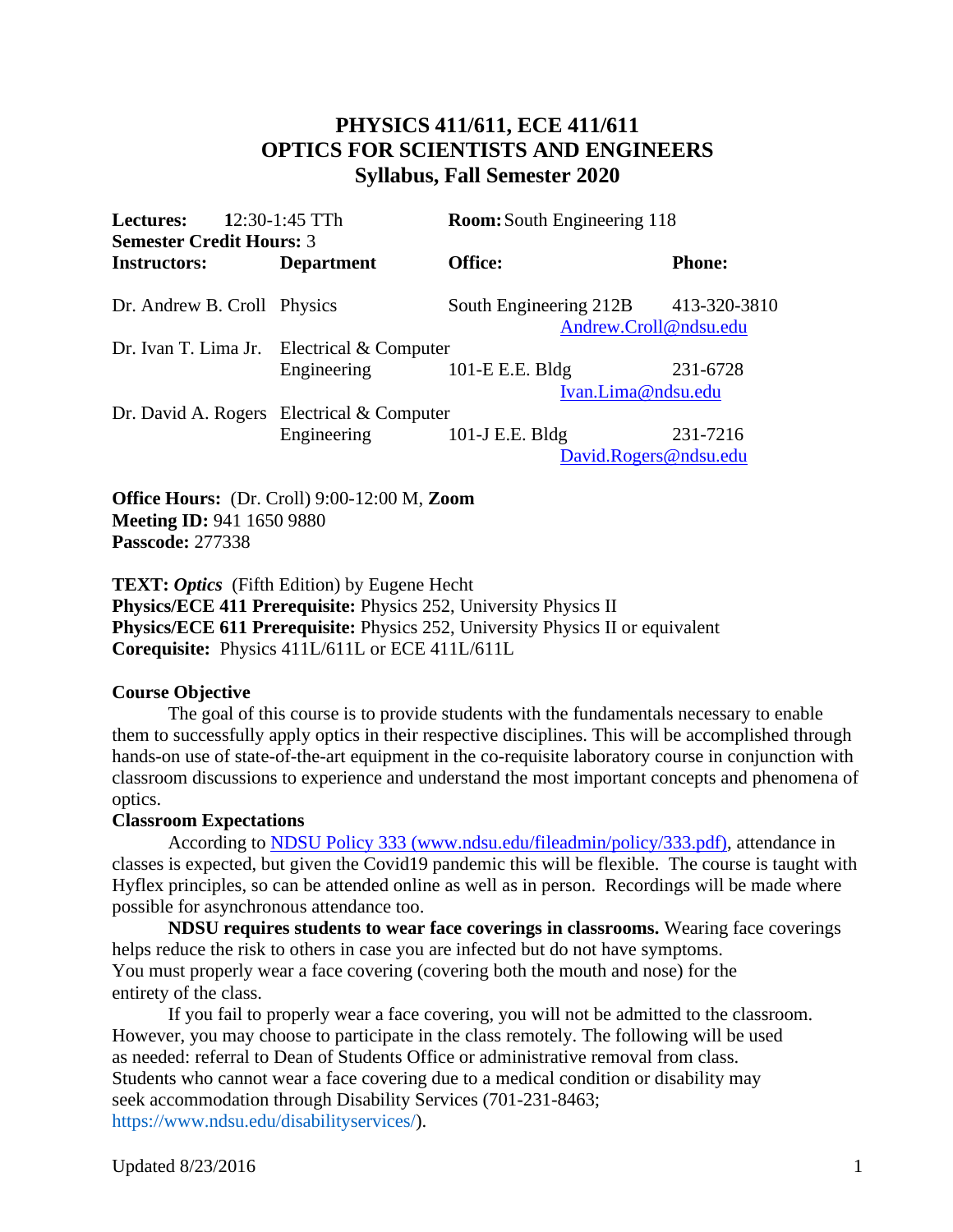Disinfecting supplies are provided for you to disinfect your learning space. You may also use your own disinfecting supplies.

Students should observe social distancing guidelines whenever possible. Students should avoid congregating around instructional space entrances before or after class. Students should exit the instructional space immediately after the end of class to ensure social distancing and allow for the persons attending the next scheduled class to enter the classroom.

In accordance with NDSU Policy 601, failure to comply with instructions, including this syllabus, may be handled according to the Code of Student Conduct resolution process and may result in disciplinary sanctions.

Food and drink is not permitted in class unless a student has a documented accommodation through Disability Services. Students will have to remove their masks to eat or drink.

Veterans and student service members with special circumstances or who are activated are encouraged to notify the instructor as soon as possible and are encouraged to provide Activation Orders.

Lecture attendance will not be directly factored into the final grade but active daily participation is essential. Students are expected to read the day's lesson prior to coming to class and to be prepared to discuss it in class. Material may be presented that is not in the text or it may be presented in a different way. Students are responsible for all material presented in class including that missed during excused absences. If you miss a class, it is your responsibility to view recorded classes and discuss with peers.

Attendance at exams is mandatory unless excused for a valid University approved reason. **Do not attend if you are ill**. Excused absences must be made-up and zero credit will be awarded for unexcused absences.

If you are going to miss an exam for a valid excuse, e-mail or telephone your instructor before the test or on the same day. Phone number and e-mail address are listed above.

### **BlackBoard**

Course assignments, information, and messages will be posted to BlackBoard [http://bb.ndsu.](http://bb.ndsu.nodak.edu/) [nodak.edu/](http://bb.ndsu.nodak.edu/)

#### **Technical Issues:**

We will use lots of software, if you have trouble with any of it contact NDSU Help Desk: Email: ndsu.helpdesk@ndsu.edu Call: 701-231-8685 (option 1)

### **Group Homework**

Problem solving is a primary learning method for this course. Homework will be emphasized and assigned in groups. You will be assigned to a homework group, optimally 4 members, for the semester. **Each student in the group must complete or attempt each problem** and the group will then meet to compare results and to group solve the more difficult problems. One legible problem solution set per group will be turned in on 8 1/2" x 11" paper ONE SIDE ONLY. SHOW all work. GIVE ALL EQUATIONS before substituting numerical quantities into them and always give the UNITS INVOLVED. UNDERLINE all answers. The students in the group may be asked to present and/or discuss their solutions in class. Each group needs to decide on their group rules such as when you will meet, what the consequences are for members that don't show up/contribute, rotation for preparing the solutions to hand in, rotation for presenting solutions in class, etc. STUDENTS ARE ENCOURAGED TO MEET VIA ZOOM. ASSIGNMENTS ARE TO BE TURNED IN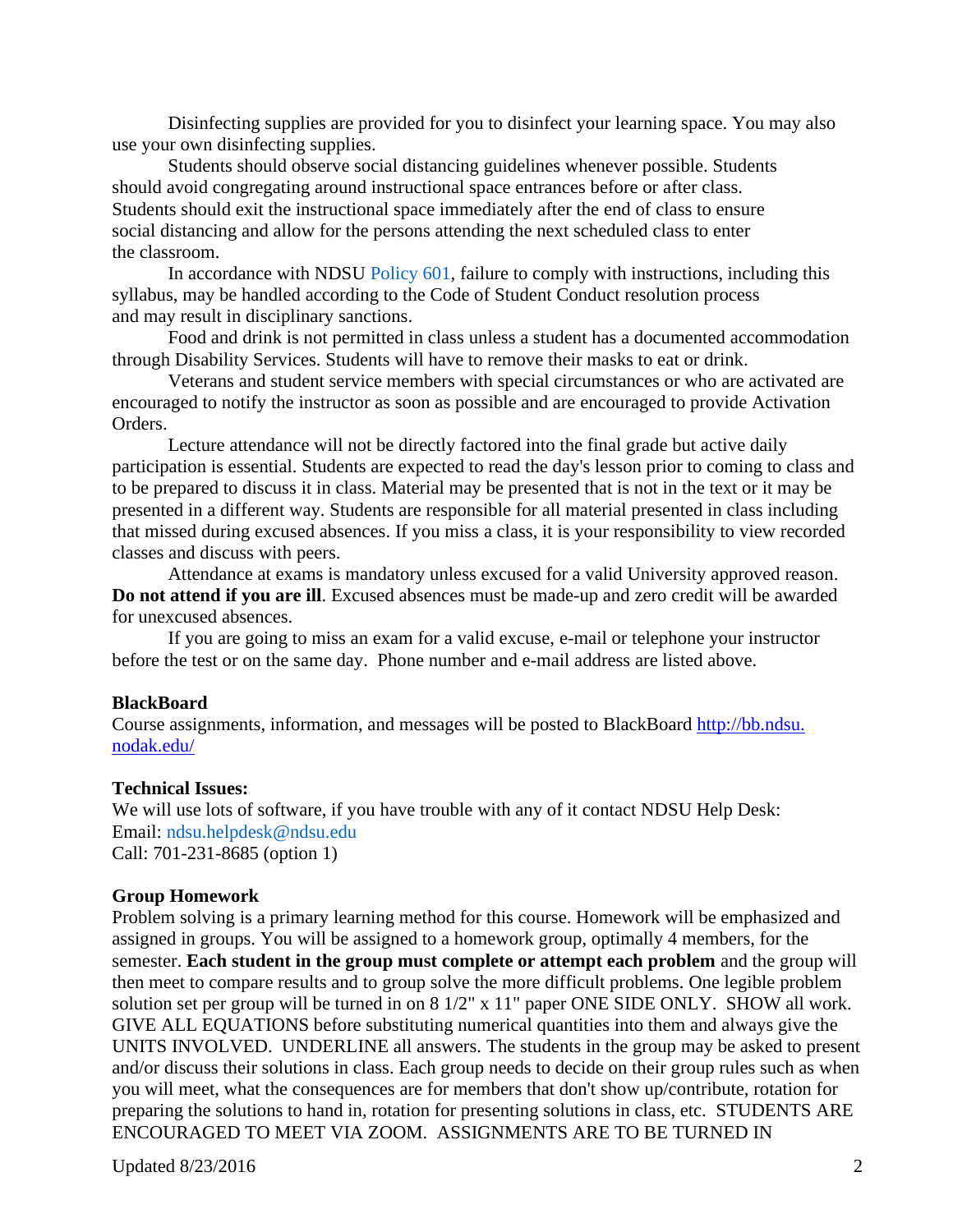DIGITALLY – photos are acceptable but must be legible. Camscaner software is suggested as this usually produces nice single PDF output.

| The final grade will be determined as follows: |     |                 |     |
|------------------------------------------------|-----|-----------------|-----|
| Physics/ECE 411                                |     | Physics/ECE 611 |     |
| Exam 1                                         | 20% | Exam 1          | 20% |
| Exam 2                                         | 20% | Exam 2          | 20% |
| Exam 3                                         | 20% | Exam 3          | 20% |
| Homework                                       | 20% | Homework        | 20% |
| Project                                        | 20% | Project         | 20% |

## **Composition of Final Course Grade**

A total average of 89**.**5% of the possible points or more ensures an A**,** 75**.**5 to 89**.**4% ensures a B**,** 59**.**5 to 75**.**4% ensures a C, 49.5 to 59.4 ensures a D and below 49.5 will be an F. Depending on the class average**,** curving may be applied to grades; however the **lowest** passing final grade (C or higher) in the course will always be 50% or higher.

The exams will include conceptual questions requiring short answers, derivations, and quantitative problems similar to the assigned homework problems.

Graduate students will be assigned to a graduate homework group and will be assigned additional, more complex, homework. Graduate students will be graded separately on exams and the major related project and will be expected to have a more comprehensive understanding of the material.

The project overlaps with the lab, and may not be possible this year. If in person meetings cannot be accommodated, an alternative paper based project will take place.

# **Americans with Disabilities Act for Students with Special Needs**

Any students with disabilities or other special needs, who need special accommodations in this course, are invited to share these concerns or requests with the instructor and contact the **[Disability Services Office \(www.ndsu.edu/disabilityservices\)](http://www.ndsu.edu/disabilityservices/)** as soon as possible.

# **Academic Honesty Statement**

The academic community is operated on the basis of honesty, integrity, and fair play. **[NDSU](http://www.ndsu.edu/fileadmin/policy/335.pdf)  [Policy 335: Code of Academic Responsibility and Conduct](http://www.ndsu.edu/fileadmin/policy/335.pdf)** applies to cases in which cheating, plagiarism, or other academic misconduct have occurred in an instructional context. Students found guilty of academic misconduct are subject to penalties, up to and possibly including suspension and/or expulsion. Student academic misconduct records are maintained by the **[Office of](http://www.ndsu.edu/registrar/)  [Registration and Records](http://www.ndsu.edu/registrar/)**. Informational resources about academic honesty for students and instructional staff members can be found at **[www.ndsu.edu/academichonesty](http://www.ndsu.edu/academichonesty)**.

# **HyFex Options**

See https://kb.ndsu.edu/learn for web resources for students on HyFlex compiled by IT.

*If you are at high risk of contracting COVID-19 (and/or of infecting someone who is high risk), you have the option of attending class remotely. You may opt to do so at the beginning of the semester or as the need arises during the semester.*

*To participate in HyFlex instruction remotely, you must have access to the requisite technology, including a laptop/computer with a functioning microphone, speakers (or headphones) and webcam, as well as reliable internet access.*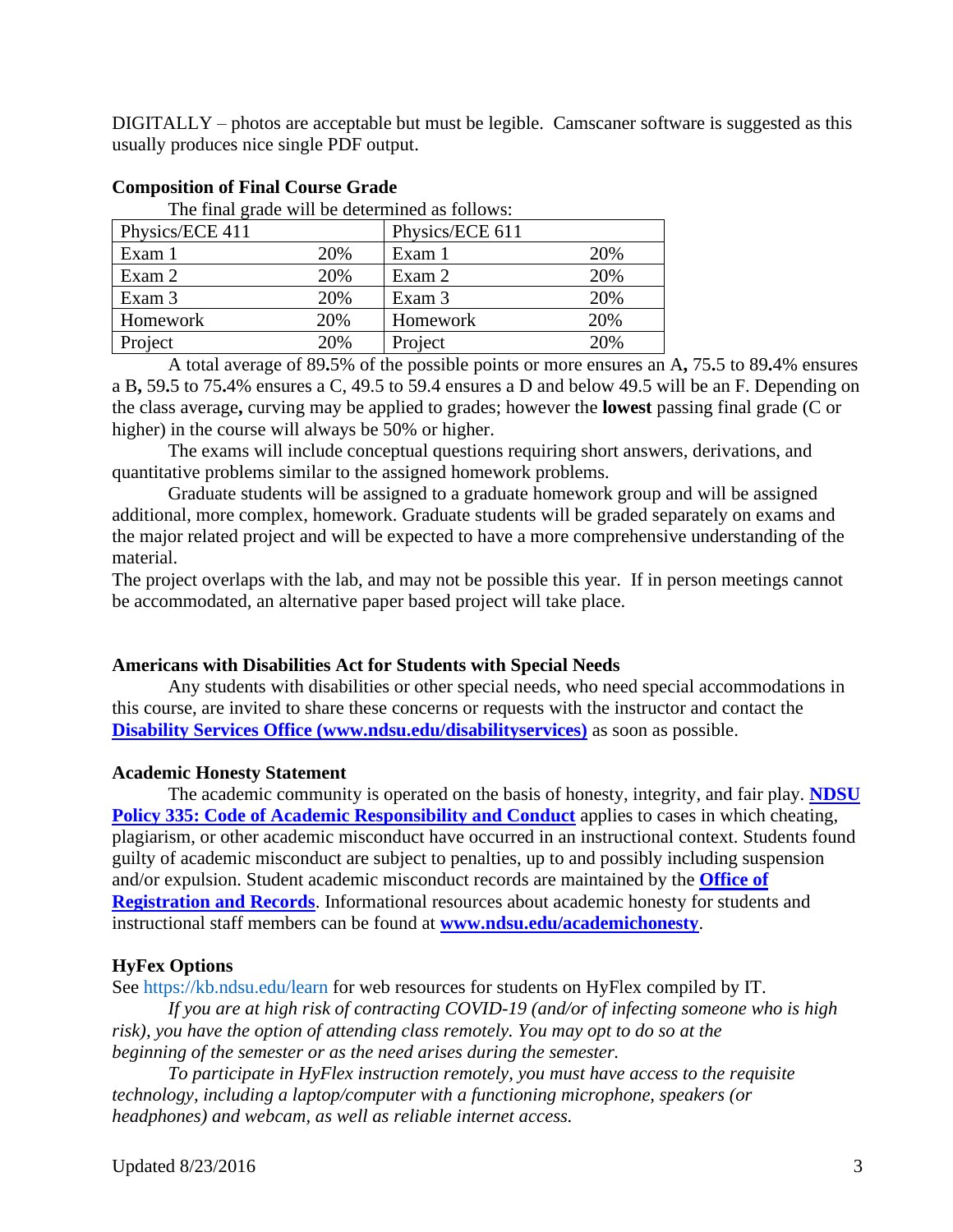*To opt for the remote learning experience in this course inform the course instructor via email as soon as possible.*

## **Additional Resources for Students**

Encourage use of support resources

*As a member of the NDSU community, resources are available for you should you need help in dealing with adverse reactions to things happening in the world today. A variety of resources are listed below:*

For students on campus and remotely (telehealth):

Counseling Services: 701-231-7671; https://www.ndsu.edu/counseling/ Disability Services: 701-231-8463; https://www.ndsu.edu/disabilityservices/ Student Health Service: 701-231-7331; https://www.ndsu.edu/studenthealthservice/ Dean of Students Office: 701-231-7701; https://www.ndsu.edu/deanofstudents/

In a crisis or emergency situation:

Call University Police: 701-231-8998 Call 9-1-1 Go to a Hospital Emergency Room Go to Prairie St. Johns for a Needs Assessment: 701-476-7216 (510 4th St. S.) Call the FirstLink Help Line: 1-800-273- TALK (8255) or 2-1-1 Call Rape and Abuse Crisis Center: 701-293-7273

#### **Course description**

Today, light pervades our lives in ways that could not have been imagined a few decades ago. Light is at the core of technologies ranging from computing and communications to surgical techniques. Optics, the study of light, plays the role of an enabling science since it touches essentially every field of technology.

This is a 3 semester-credit-hour senior undergraduate/first year graduate level course with minimum course prerequisites (University Physics II, electricity and magnetism) and the corequisite Physics/ECE 411L/611L. Lectures will be based on the text *Optics, Fifth Edition*, by Hecht to provide the background required for performing the experiments.

The anticipated schedule is as follows:

First twelve weeks—three one-hour lectures per week, except holidays

Three weeks—laboratory five-hours per week to work on major-related experiment Dead week—students present results—three classroom hours

A major experiment related to the student's academic major (engineering, chemistry, physics, etc.) using optics will be selected by groups of three to four students for the last four-week project. Students will present their results to the class during Dead Week and write a research paper on this experiment that is due in lieu of a final exam. Students will be graded in this course on their paper, their presentation and their explanation of the results and will receive a separate laboratory grade based on their experimental apparatus and approach.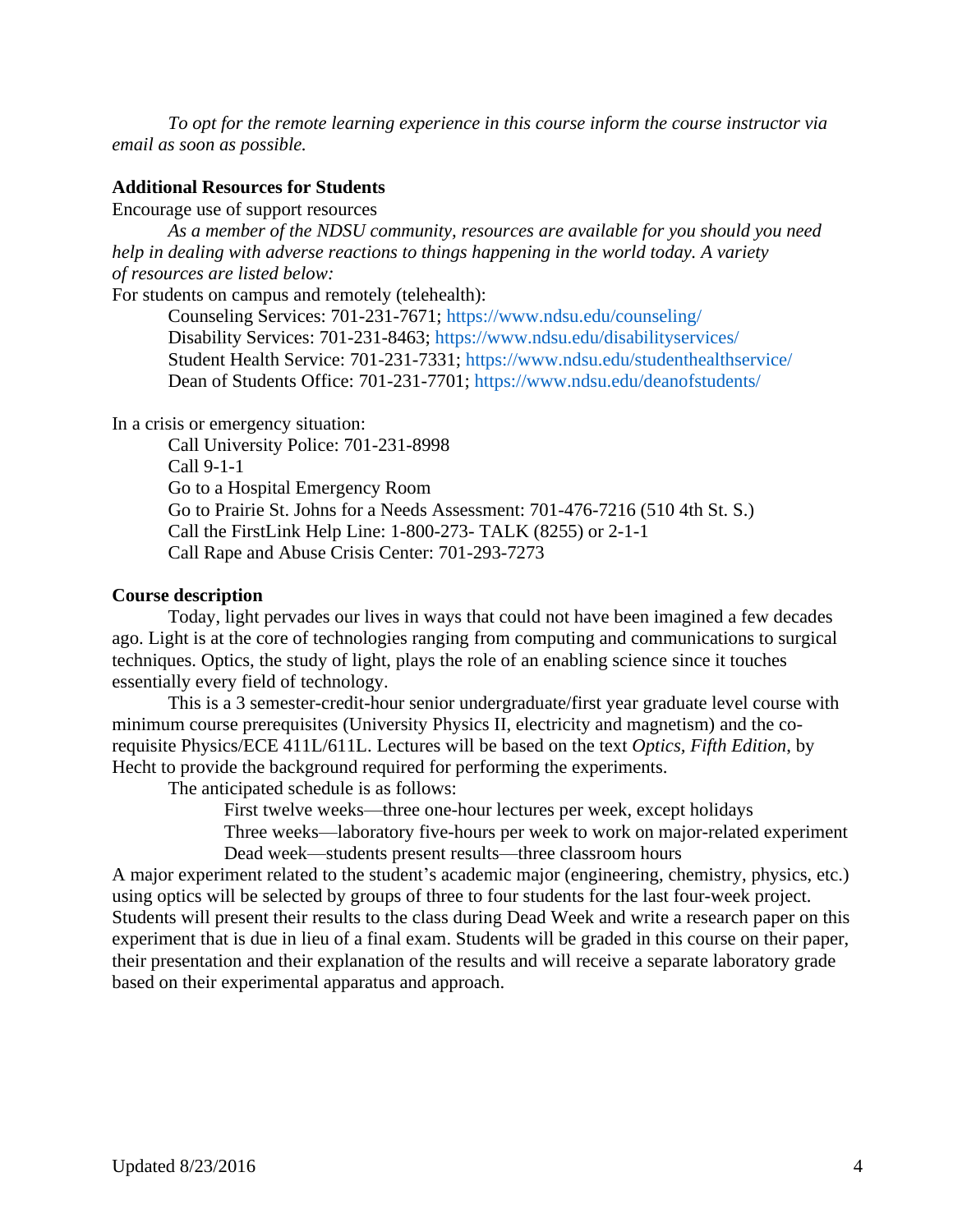| Week           | Topic                      | <b>Text Assignment</b> |
|----------------|----------------------------|------------------------|
| $\mathbf{1}$   | Properties of waves        | Ch 1, 2                |
| $\overline{2}$ | EM nature of light         | Ch 3.1-3.4             |
| $\overline{3}$ | Dispersion                 | Ch 3.5-3.6             |
| $\overline{4}$ | Index of refraction        | Ch 4.1-4.5             |
| $\overline{4}$ | Exam 1 Thursday, Sep 17    | Ch 1-3                 |
| 5              | Reflection S/P             | Ch 4.6-4.9             |
| 6              | Lenses, stops              | Ch 5.1-5.3             |
| $\overline{7}$ | Mirrors/prisms             | Ch 5.4-5.5             |
| 8              | Fiber optics and sensors   | Ch 5.6                 |
| 8              | Exam 2 Thursday, Oct 15    | Ch 4-5                 |
| 9              | Vibrations. Waves          | Ch 7.1-7.2             |
| 10             | Polarization               | Ch 8.1-8.2 8.5-8.6     |
| 11             | Interference               | Ch <sub>9</sub>        |
| 12             | Diffraction                | Ch10                   |
| 12             | Exam 3 Thursday, Nov 12    | Ch 7-10                |
| 13             | Major related project      |                        |
| 14             | Major related project      |                        |
| 15             | Major related project      |                        |
| 16             | Present results            |                        |
| 17             | Paper due Wednesday Dec 12 | at 1:00 PM             |

Tentative Course Outline (**Given Covid, this is a vague guess at best**)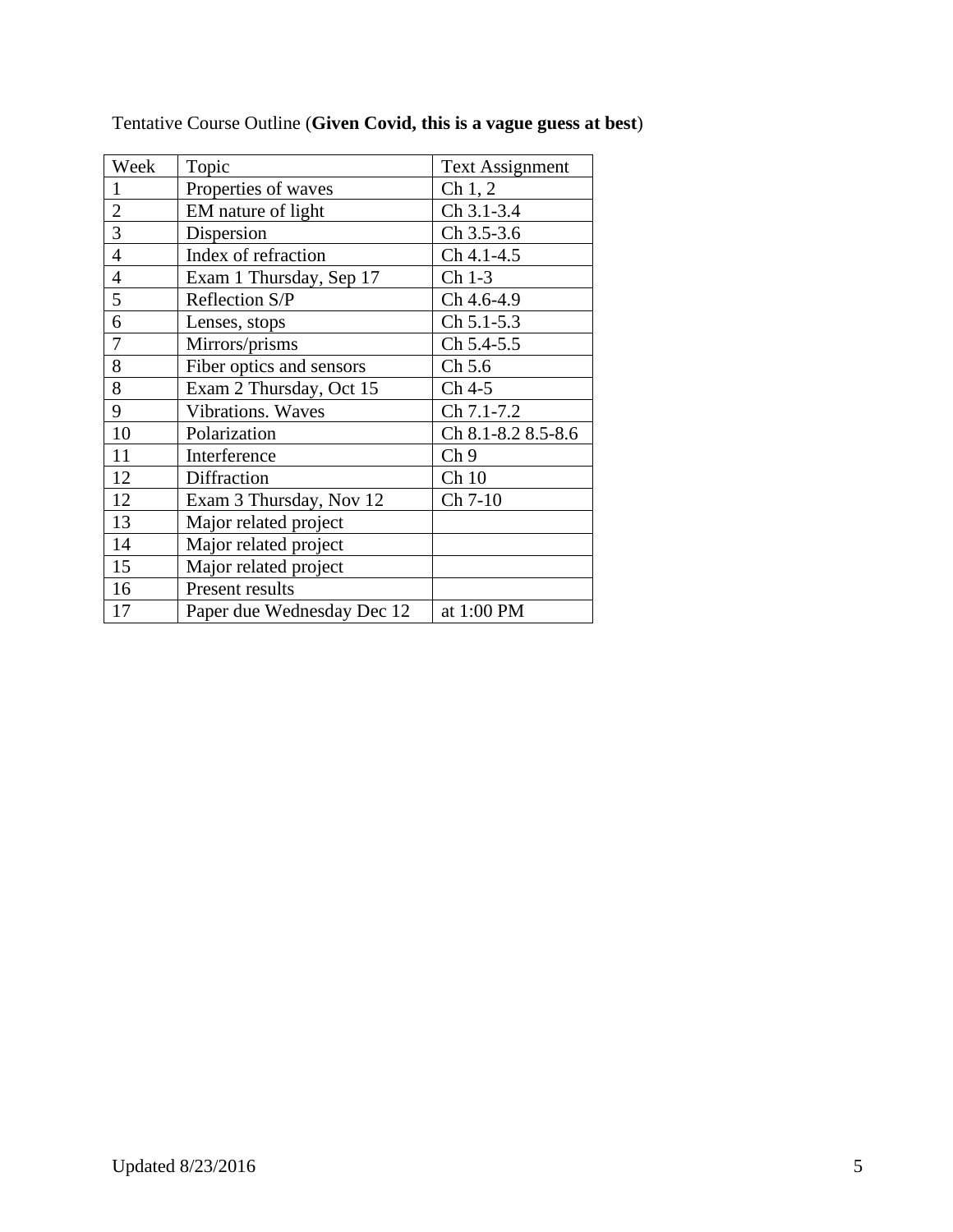| <b>Rubric Detail</b><br>Description                             |                                                                                                                                                                                                                                          |                                                                                                                                                                                                                                                              |                                                                                                                                                                                         |                                                                                                                                                                                                                            |
|-----------------------------------------------------------------|------------------------------------------------------------------------------------------------------------------------------------------------------------------------------------------------------------------------------------------|--------------------------------------------------------------------------------------------------------------------------------------------------------------------------------------------------------------------------------------------------------------|-----------------------------------------------------------------------------------------------------------------------------------------------------------------------------------------|----------------------------------------------------------------------------------------------------------------------------------------------------------------------------------------------------------------------------|
|                                                                 | <b>Lovels of Achievement</b>                                                                                                                                                                                                             |                                                                                                                                                                                                                                                              |                                                                                                                                                                                         |                                                                                                                                                                                                                            |
| <b>Criteria</b>                                                 | ⋖                                                                                                                                                                                                                                        | ω                                                                                                                                                                                                                                                            | ۰                                                                                                                                                                                       | ۰                                                                                                                                                                                                                          |
| Selection of<br>topics                                          | ø<br>Topic was highly appropriate for the course.<br>Level of scientific difficulty appropriate for a<br>18 to 20 points<br>week project.                                                                                                | Tapic was mostly appropriate for the course. Level of<br>scientific difficulty appropriate for a 2 week project.<br>16 to 17 points                                                                                                                          | Topic was somewhat appropriate for<br>the course, Lavel of scientific<br>difficulty appropriate for a 1 week<br>14 to 15 po hts<br>project                                              | Topic had little carrelation with the course.<br>12 to 13 points                                                                                                                                                           |
| Introduction                                                    | Presents a concise lead-in to the presentation.<br>including option phenomenon to be<br>demanstrated or tested.<br>5 to 5 points                                                                                                         | Gives too much information-more like a summary.<br>4 to 4 points                                                                                                                                                                                             | Gives information but does not give<br>a compelling reason why the topic is<br>of interest.<br>3 to 3 points                                                                            | Gives little information about what to expect<br>in the presentation.<br>2 to 2 points                                                                                                                                     |
| Presentation of<br><b>Expediment</b>                            | Good diagrams, deex plons are succinct and<br>explanatory. All visualisudo alds are relevant<br>Visual/audio alds are complete, easy to<br>to topic or support the presentation.<br>understand, and easy to see hear.<br>18 to 20 points | Visual/audio aids are somewhat easy to understand and<br>contain enough pertinent information. Most visual/audio<br>alds are relevant to topic or support the presentation.<br>Good dagrams, deex poons are too long or do not<br>16 to 17 points<br>seehea. | Information is presented. Poor<br>Descriptive, but too much<br>14 to 15 points<br>diagrams.                                                                                             | Hard to understand what was done and/or<br>how things work.<br>12 to 13 points                                                                                                                                             |
| <b>Results</b>                                                  | Results of data analysis succircity summarize<br>the data taken, is well understood by group<br>and leads to the candualon.<br>18 to 20 points                                                                                           | Results of deta analysis reasonably well understood by<br>group but do not lead directly to conclusion that is made<br>16 to 17 points                                                                                                                       | Results of data analysis poorly<br>understood by group or not related<br>14 to 15 points<br>to condusion.                                                                               | Results of data analysis are missing or not<br>related to conclusion.<br>12 to 13 points                                                                                                                                   |
| Com chusion                                                     | uncertaintée correct and the suggested<br>Improvements take into account the effects of<br>Presents a logical explanation for findings;<br>the assumptions.<br>9 to 10 points                                                            | Presents a logical explanation for findings; mistakes in<br>uncertainties or in the suggested improvements and how<br>they relate to the assumptions.<br>8 to 8 points                                                                                       | for findings but the discussion was a<br>Presents a fairly logical explanation<br>uncertainties or no improvements<br>little hard to follow; mistakes in<br>7 to 7 points<br>andaeapara | Presents an ilogical explanation for findings<br>proven in the testing; no uncertainties or no<br>and does not address what was learned<br>from the cheervalors and/or what was<br>mprovements mentioned.<br>6 to 6 points |
| presentation<br><b>Chercal</b>                                  | Little or no use of technical jargan, all technical<br>elfectively, topic presented in a logical order.<br>Smooth transitions, ideas and sildes flow<br>henthe visito propriation<br>9 to 10 points                                      | reasonably well, presentation fairly easy to follow.<br>Most transitions simpoth, losse and sides flow<br>8 to 8 points                                                                                                                                      | Some group members were hard to<br>understand. Choppy transitions,<br>Ideas, and stick flow. Presentation<br>difficult to fallow.<br>7 to 7 points                                      | Group members were hard to understand.<br>work was incomplete or hardly done.<br>6 to 6 points                                                                                                                             |
| Total Group<br><b>Knowledge</b><br>Thing                        | All members shared equally and were equally<br>knowledgeable and talk finished in ~20 min. All<br>questions answered.<br>9 to 10 points                                                                                                  | Most members perticipated equally and were equally<br>knowledgeable, but one didn't or timing wasn't good.<br>Most questions answered.<br>8 to 8 points                                                                                                      | complete talk within ~ 20 min. Some<br>One group member didall of the<br>work, or group was notable to<br>persons answered.<br>7 to 7 points                                            | ł<br>One group member didal af the work, and<br>group was not able to complete talk within<br>20 min. Unable to answer quastions.<br>6 to 6 points                                                                         |
| <b>Participation</b> in<br><b>Presentations</b><br><b>Class</b> | Attended all presentations and remained<br>5 to 5 points<br>attentive.                                                                                                                                                                   | Unexaused miss of one presented an-<br>4 to 4 points                                                                                                                                                                                                         | Unexcused miss of two<br>presentations.<br>3 to 3 points                                                                                                                                | Unexaused miss of three presentations.<br>0 to 0 points                                                                                                                                                                    |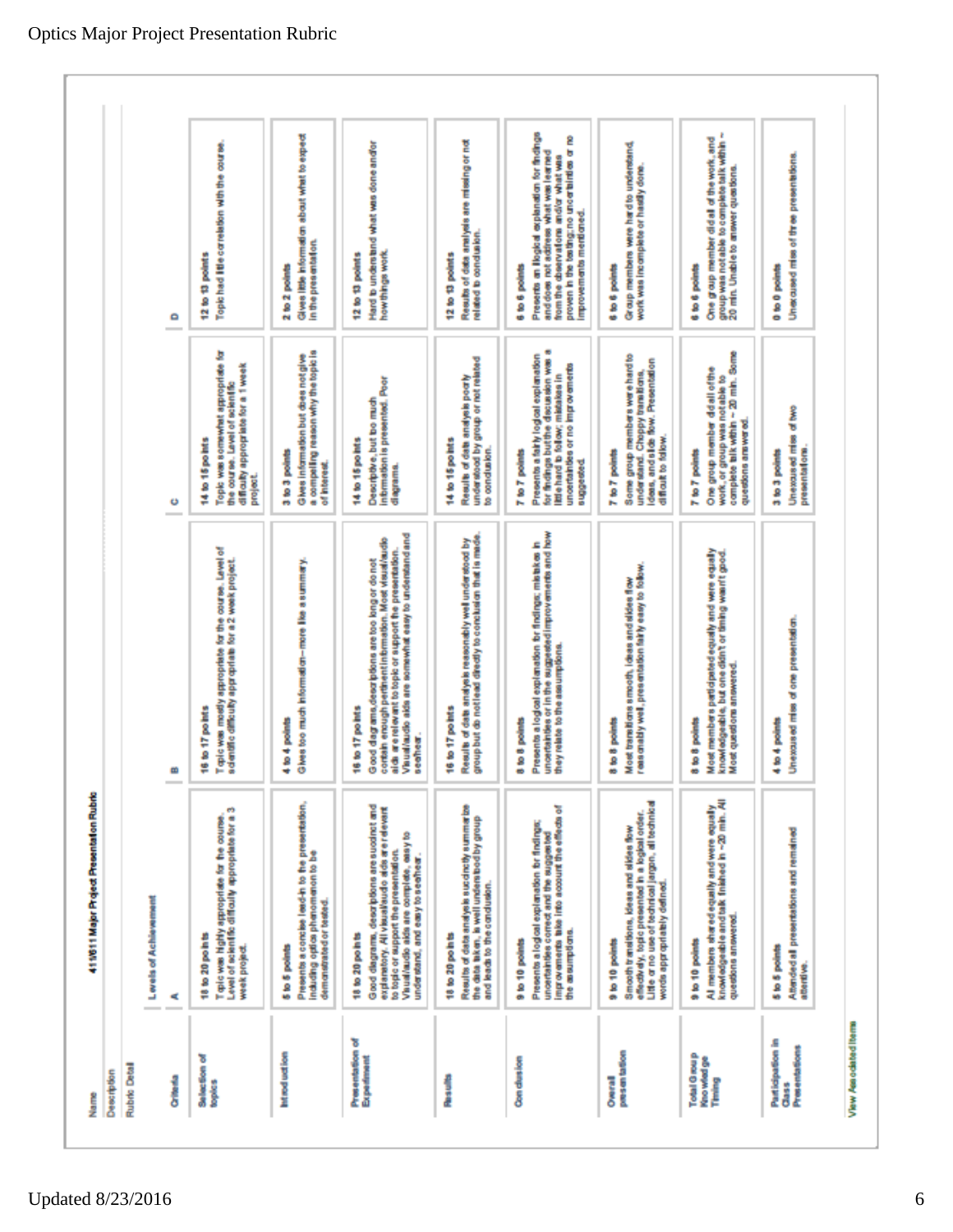| Name                                             | 411911 Major Project Paper Rubro                                                                                                                                                                                                                                                                                                                                                                    |                                                                                                                                                                                                                                     |                                                                                                                                                                                                       |                                                                                                                 |
|--------------------------------------------------|-----------------------------------------------------------------------------------------------------------------------------------------------------------------------------------------------------------------------------------------------------------------------------------------------------------------------------------------------------------------------------------------------------|-------------------------------------------------------------------------------------------------------------------------------------------------------------------------------------------------------------------------------------|-------------------------------------------------------------------------------------------------------------------------------------------------------------------------------------------------------|-----------------------------------------------------------------------------------------------------------------|
| Description                                      |                                                                                                                                                                                                                                                                                                                                                                                                     |                                                                                                                                                                                                                                     |                                                                                                                                                                                                       |                                                                                                                 |
| <b>Rubric Detail</b>                             |                                                                                                                                                                                                                                                                                                                                                                                                     |                                                                                                                                                                                                                                     |                                                                                                                                                                                                       |                                                                                                                 |
|                                                  | Levels of Achievement                                                                                                                                                                                                                                                                                                                                                                               |                                                                                                                                                                                                                                     |                                                                                                                                                                                                       |                                                                                                                 |
| <b>Critical</b>                                  | 4ť                                                                                                                                                                                                                                                                                                                                                                                                  | ⇔                                                                                                                                                                                                                                   | ۰                                                                                                                                                                                                     | ۰                                                                                                               |
| Selection of<br>topics                           | edentific<br>Topic was highly appropriate for the came. Level of<br>difficulty appropriate for a 3 week project.<br>18 to 20 points                                                                                                                                                                                                                                                                 | Topic was mostly appropriate for the course.<br>Level of scientific difficulty appropriate for a 2<br>16 to 17 po h ts<br>week project.                                                                                             | the course. Level of scientific difficulty<br>Topic was somewhat appropriate for<br>appropriate for a 1 week project.<br>14 to 15 points                                                              | Topic had little correlation with<br>12 to 13 points<br>the course.                                             |
| <b>Abstract</b>                                  | Clearly and conclusivy states the paper's purpose which is<br>engeging and thought providing.<br>5 to 5 po hts                                                                                                                                                                                                                                                                                      | Clearly states the paper's purpose.<br>4 to 4 points                                                                                                                                                                                | States the paper's purpose.<br>3to 3 points                                                                                                                                                           | The statement is incomplete<br>and/or unfocused.<br>2 to 2 points                                               |
| <b>Introduction</b>                              | The introduction is engaging, states the maintopic and previews<br>the structure of the paper.<br>5 to 5 points                                                                                                                                                                                                                                                                                     | The introduction states the main topic and<br>previews the structure of the paper.<br>4 to 4 point                                                                                                                                  | The introduction states the main topic,<br>but does not adaptablely preview the<br>structure of the paper.<br>3 to 3 points                                                                           | There is no clear introduction or<br>main topic, and the structure of<br>the paper is missing.<br>2 to 2 points |
| <b>Background</b><br>Section                     | Comprehensible to the average 411/611 student. Relation of option<br>to project is clearly and correctly explained. Relevant equations<br>are clearly and correctly explained.<br>14 to 15 points                                                                                                                                                                                                   | bertal persons area andsuperfective<br>Relation of optics to project is correctly<br>12 to 13 po h ts                                                                                                                               | Some optics concepts and principles<br>are missing and/or inappropriate.<br>10 to 11 points                                                                                                           | Relation of option to project is<br>9 to 9 points<br>undeer.                                                    |
| <b>Experimental</b><br><b>Saction</b>            | Good diagrams, descriptions are succinct and explanatory.<br>Sufficient information provided so that another option student could<br>allen include actpoder<br>14 to 15 points                                                                                                                                                                                                                      | Good diagrams,descriptions are too long or do<br>not contain enough pertinent information.<br>12 to 13 points                                                                                                                       | Descriptive, but too much ar too little<br>information is presented. Poor<br>10 to 11 points<br>diagrams.                                                                                             | Hard to understand what was<br>done and/or how things work.<br>s to 9 points                                    |
| <b>Results and</b><br>Discussion                 | results or the results weren't what you expected. Condisions are<br>Results discussed in terms of the optics that we covered in class<br>experiment.<br>stanlays of option what's cheatly and correctly applied to evaluate<br>dich't get<br>aspects of the project. Thoughtful explanation if you<br>or aptics thatyou learned in researching your major<br>dearly articulated.<br>18 to 20 points | Condusions and logic are clear. Knowledge of<br>optics is correctly applied but not at the level<br>approgriate for 411/611.<br>16 to 17 points                                                                                     | Application of optics to interpret the<br>project results is mostly correct.<br>Mostrelevant information present.<br>14 to 15 points                                                                  | Option cancepts are incomedy<br>applied. Candusions are<br>12 to 13 points<br>undear.                           |
| <b>Referances</b>                                | journals or<br>g<br>References are primarily peer reviewed professional<br>other approved sources. The reader is confident that<br>information and ideas can be trusted.<br>9 to 10 points                                                                                                                                                                                                          | legitmate, a few are questionable, e.g., trade<br>books, internet scurces, popular magazines. The<br>reader is uncertain of the reliability of some of<br>While mast references are professionally<br>8 to 8 points<br>the sources. | reader doubts the accuracy of much<br>sources that are not peer reviewed<br>and have uncertain relatility. The<br>Most of the references are from<br>of the material presented.<br><b>Tto Tpoints</b> | that are professionally reliable.<br>There are virtually no sources<br>6 to 6 points                            |
| <b>Grammar</b> and<br><b>Spelling</b><br>English | 5-10 pages Induding figures. No speling or grammatical emons<br>found by Words pell checker.<br>9 to 10 points                                                                                                                                                                                                                                                                                      | Contains a few errors, which may annoy the<br>reader but not impede understanding.<br>8 to 8 points                                                                                                                                 | Contains several errors, which may<br>temporarly confuse the reader but not<br>impede the overall understanding.<br>7 to 7 points                                                                     | seems scattered/disorganized.<br>grammatical errors. Viriting<br>Numerous speling and<br>6 to 6 points          |